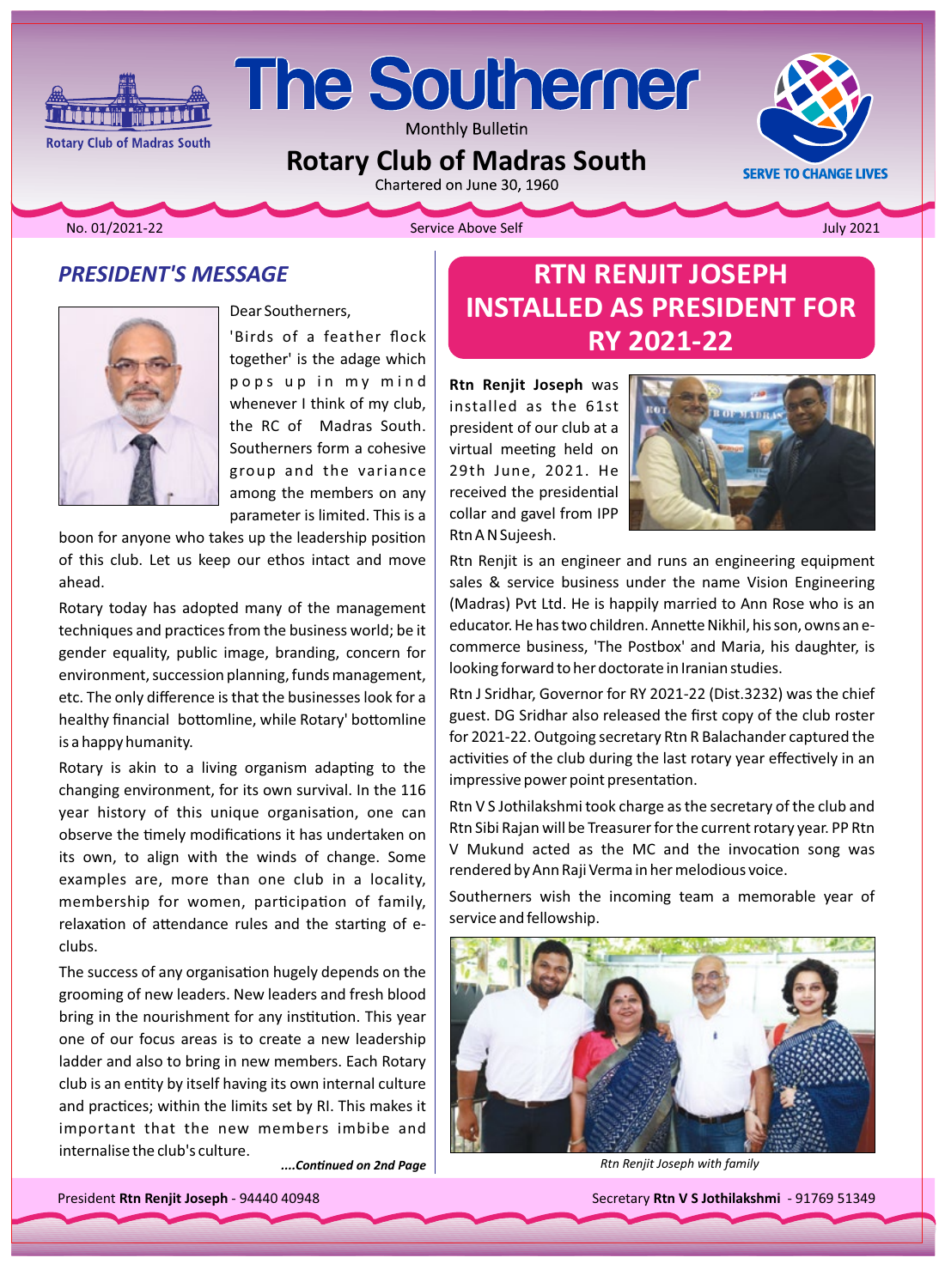#### **TWO PAST VETERANS RETURN TO RCMS**

V Sriram and S Balaji, both past members of our club, who had quit the club briefly for personal reasons, returned as members and were inducted by DG Sridhar during our installation meeting on 29th June. Southerners wish both of them another glorious innings as rotarians. This year, RI president Shekhar Mehta, launched the 'Each One, Bring One' initiative to expand rotary's reach around the world. Southerners are requested to introduce at least one potential member of good standing in society to strengthen our club and enable it to undertake more service projects to benefit the community





# *GENEROUS CONTRIBUTION BY* **RTN ASHA MARINA**

**PP Rtn Asha Marina** contributed Rs 10 lakh to the TN CM's Public relief fund for Covid on behalf of their company Creations Promoters. In the picture she can be seen handing over the cheque to Mr Udayanidhi Stalin, MLA along with her spouse Kumar, son Prithvi and daughter-in-law Aiswarya. Rtn Asha is a Level 2 Major Donor to RTF and has also contributed generously to several of our club projects over the years. She is best remembered for the ambitious toilets construction project across Tamilnadu during her tenure as president of RCMS (RY 2016-17).

# **ACTION PACKED JUNE MONTH FOR ROTARACT CLUB OF MEASI**

The members of Rotaract Club of MEASI Institute of Management, one of the Rotaract clubs sponsored by RCMS, were kept busy in June 2021 with multiple projects.

- On 14th June, World Blood Donors Day, a blood donation awareness camp was organised in association with Apollo Hospitals
- \* An outreach programme, FOODATHON 2.0 Covid-19 relief project was organised from 14th June to 20th June to support the needy with food during the Covid crisis.
- \* On 21st June, the club celebrated International Yoga Day as an online immunity enhancement programme with meditation, breath and yoga sessions, emphasizing the benefits of yoga in life.

#### *Message s'President from ConƟnƵed....*

A Rotarian owes his membership to his vocation. This has to be repeatedly emphasised, lest we forget one of the founding parameters of the idea of Rotary. And it makes it incumbent upon all Rotarians to support those without a livelihood to find one. And that is our second priority. I have heard that the late PDG CV George used to stress on offering people a livelihood and used to stress on the saying 'give a man a fish and you feed him for the day; teach a man to fish and you feed him for a lifetime'.

Let us be the Changemakers forever. Yours in Rotary **Renjit Joseph** 



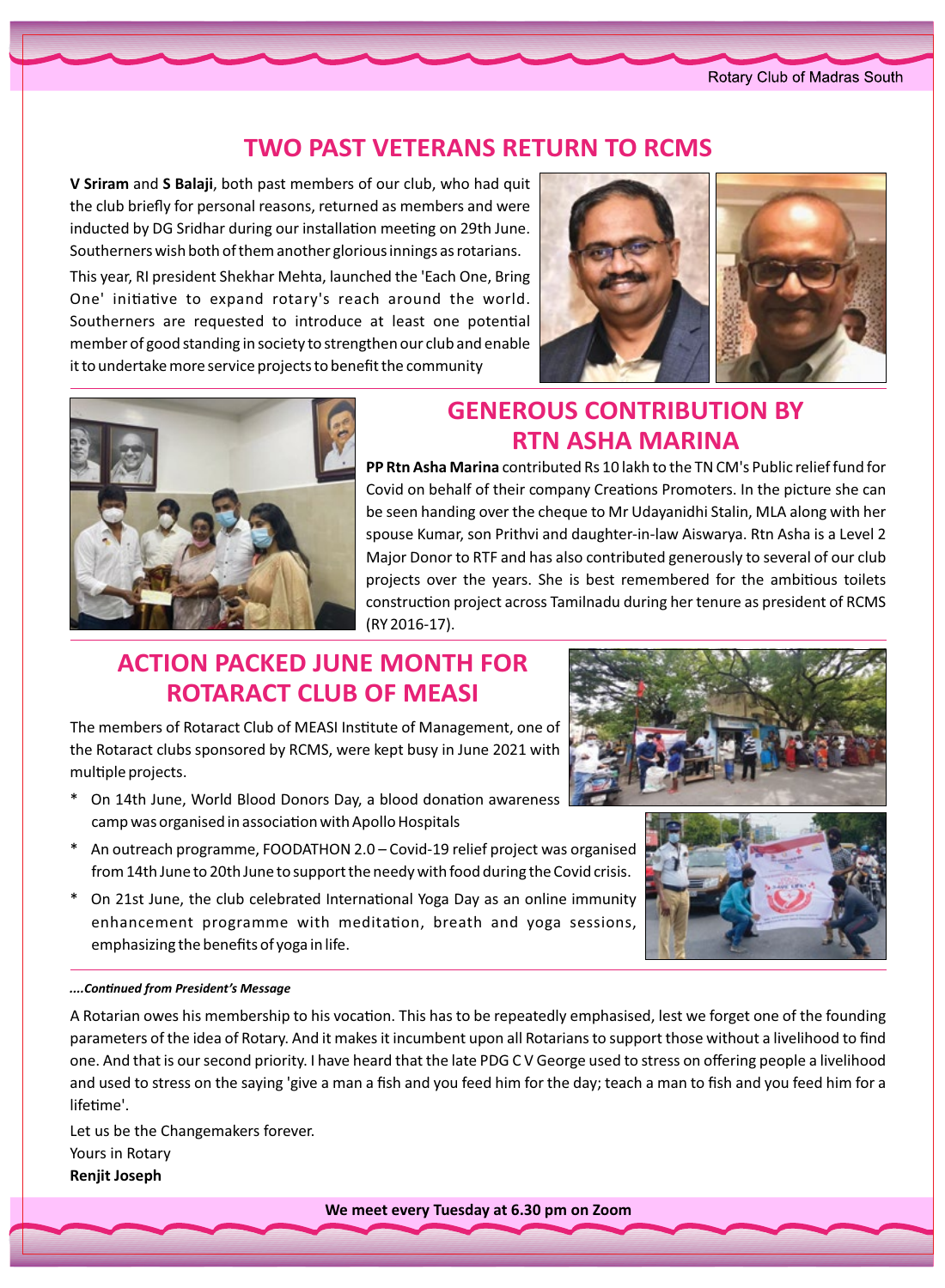# CovAid

### **GROCERY KITS FOR DIFFERENTLY-ABLED PERSONS AT KATTUR VILLAGE**

Our club distributed grocery kits and food to 100 differently-abled persons from Kattur and the surrounding villages (Vembedu to Kovalam). Village Development Officer and other government officers participated and facilitated the distribution to



deserving beneficiaries. Our club member, Rtn. Suresh Arunachalam, who is involved in various welfare activities of in these villages, organised the entire programme. Our club's Community Learning Centre is located in Kattur village, (Vembedu panchayat) and has been supporting the village community with various skill development programmes over the years.

### **10 PATIENT COTS DONATED TO ST. THOMAS HOPITAL**



As part of our ongoing Covid relief efforts, 10 patient cots were donated to St Thomas Hospital in Chennai last month. We had earlier donated a high end ventilator and patient monitors to the hospital. All these additional facilities are being put to good use by the hospital.

### **UPDATE - 'CARING FOR LITTLE HEARTS' PROJECT**

A total of 9 surgeries were performed in the month of June. All the children are recovering and progressing. I had an interesting chat with Mr Jayaraman, father of Rikesh Sai, who is now back home after the surgery and doing well. He said that he could not afford the surgery and he was at wits end on how to save his son. It was help from Dr Renjit of Soorya Hospital who guided him about the RCMS' Little Hearts project . He understood



how the funding works and was so thankful to the Rotarians. He works as a coolie in the Kothwal Chavadi area. "Neenga ellam naala irunkanam saar" was his grateful remark to all of us. **Rtn R Srikanth** 



#### **ANNETTES WIN ACCOLADES**

Annettes of our club won accolades at the recently held District Annettes Council (DAC) Awards 2021 for the Rotary year 2020-2021. Annette Joseph Boaz won 'Lead Helping Hand Award', Annette Akansha Katare won 'Zealous Annette Award' and the Annette Club won 'Silver' for 'Outstanding Club Project'. Last Rotary year, our annettes had organsied 'Tale of the District', inter-club short story competition. Inter-Club Tambola among several programmes and were deservingly recognised for their work. Well done Annettes.

www.rotarymadrassouth.com